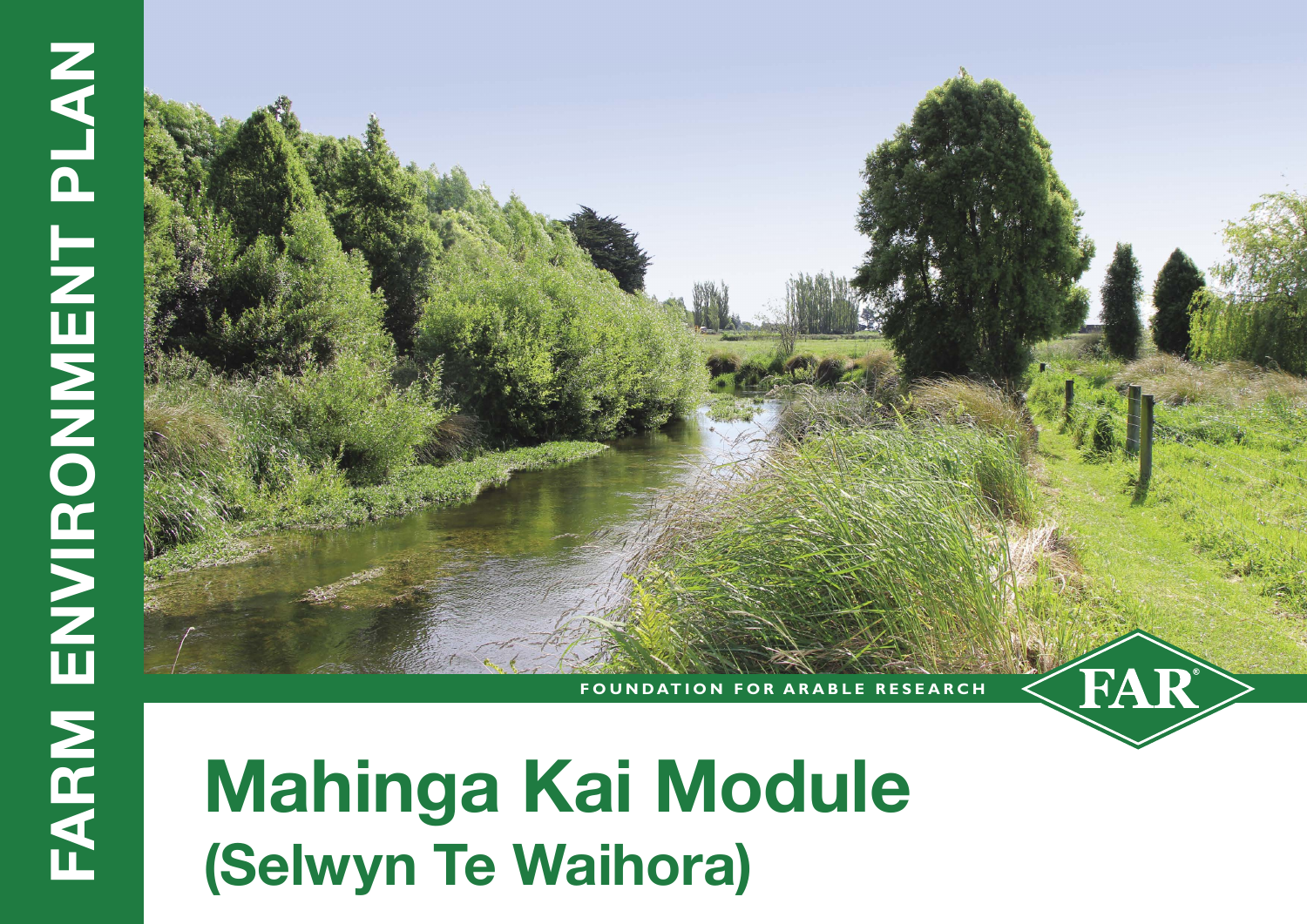## **Additional Requirements for Farms within the Selwyn Te Waihora Sub Region**

Environment Canterbury's Plan Change 5 has additional objectives and targets for farms and farming enterprises within the Phosphorus Sediment Risk Area and the Cultural Landscape Values Management Area of the Selwyn Te Waihora sub region. These require an additional map and management section to be included in your farm environment plan.

If you have already developed an electronic copy of your farm environment plan on the previous FAR FEP template, use these additional pages to quickly update your farm environment plan.

Prepare an additional map and label it Map 4.

#### **Map 4**

On a map or aerial photograph of the property or properties, show the location of:

- 1. All waterways, drains (with water), wetlands, and spring.
- 2. Native vegetation and riparian areas.
- 3. Areas with mahinga kai species and their habitats.

Add the map scale and orientation to north.

Use this link to find out more about mahinga kai **<http://www.canterburywater.farm/fep/mahinga-kai/>**

#### **Fill in the HIGHLIGHTED parts of the template**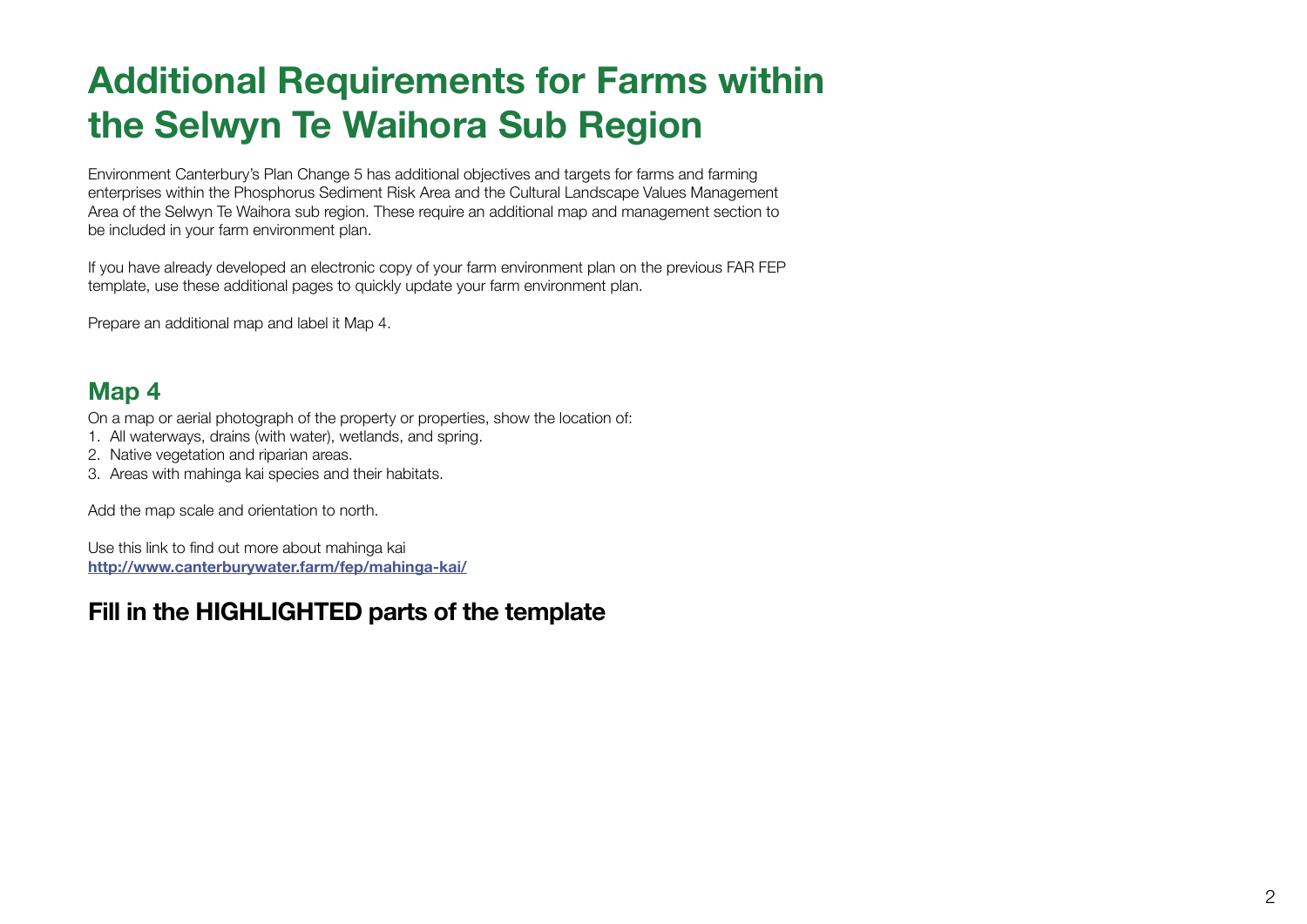### **Management Area Protection of Mahinga Kai and Biodiversity**

*Refers to pages 22-23 in the Template Guide.*

| Management Objective | To protect mahinga kai and manage waterways and drains recognising their cultural and ecological sensitivity to discharges of<br>contaminants.                                                                                                                                                                                                                                                                                                                                                                                                       |
|----------------------|------------------------------------------------------------------------------------------------------------------------------------------------------------------------------------------------------------------------------------------------------------------------------------------------------------------------------------------------------------------------------------------------------------------------------------------------------------------------------------------------------------------------------------------------------|
| <b>Targets</b>       | Mahinga kai values are protected by implementing all other Farm Environment Plan Objectives and Targets taking mahinga kai values<br>into account.<br>Mahinga kai species and habitats are protected when waterway (including drain) management and vegetation clearance occurs.<br>Mahinga kai habitats and species are sustained through management of remnant native vegetation and wetlands.<br>Properties within Selwyn District Council Drainage Scheme comply with any District Council Discharge of Land Drainage Water<br>resource consent. |

| <b>Identified Risks and Key Actions</b>                                             | When by | <b>Evidence of</b> |
|-------------------------------------------------------------------------------------|---------|--------------------|
| Management changes to reduce environmental risks associated with all point sources. |         | completion         |
|                                                                                     |         |                    |
|                                                                                     |         |                    |
|                                                                                     |         |                    |
|                                                                                     |         |                    |
|                                                                                     |         |                    |
|                                                                                     |         |                    |
|                                                                                     |         |                    |
|                                                                                     |         |                    |
|                                                                                     |         |                    |
|                                                                                     |         |                    |
|                                                                                     |         |                    |
|                                                                                     |         |                    |
|                                                                                     |         |                    |
|                                                                                     |         |                    |
|                                                                                     |         |                    |
|                                                                                     |         |                    |
|                                                                                     |         |                    |
|                                                                                     |         |                    |
|                                                                                     |         |                    |
|                                                                                     |         |                    |
|                                                                                     |         |                    |
|                                                                                     |         |                    |
|                                                                                     |         |                    |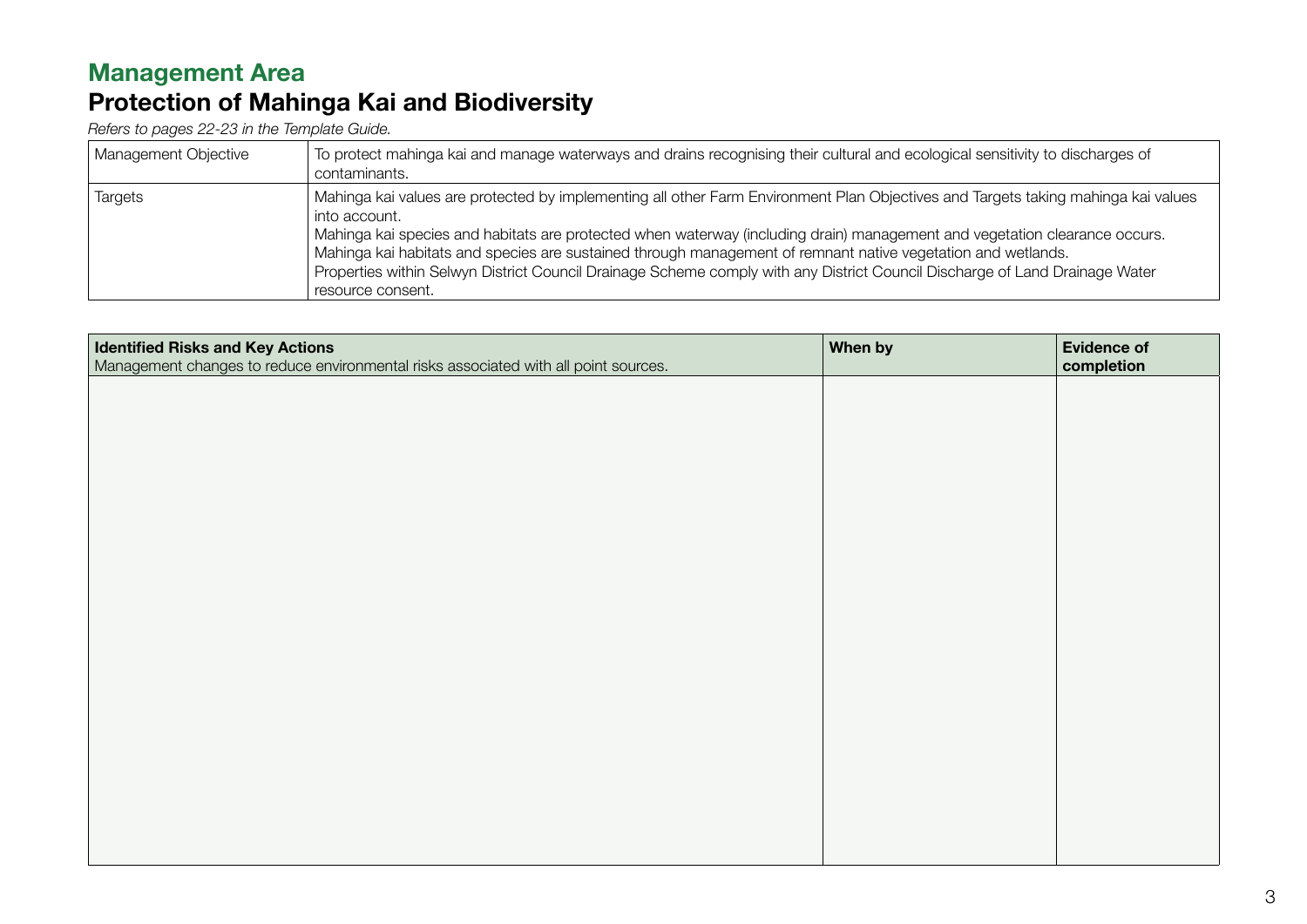| Good management practices currently employed to address environmental risks associated with drain management<br>Use this list of management practices to identify what is already being done on your farm and what you might consider changing in the future.<br>Your answers will assist with the development of a plan to reduce and manage the environmental risks on your farm. | Level<br>(Indicate answer)<br>$Y = Yes$<br>$S =$ Sometimes<br>$N = No$<br>$NA = Not applicable$ |
|-------------------------------------------------------------------------------------------------------------------------------------------------------------------------------------------------------------------------------------------------------------------------------------------------------------------------------------------------------------------------------------|-------------------------------------------------------------------------------------------------|
| Drain management practices are consistent with Selwyn-Waihora: A guide to managing your drains (Waihora Ellesmere Trust).<br>www.wet.org.nz/projects/sustainable-drain-management-project                                                                                                                                                                                           |                                                                                                 |
| Drain clearance is planned to avoid adverse effects on spawning times or migration of native fish (e.g. November to April are when young eels are<br>present, īnanga spawning season is March to May inclusive).                                                                                                                                                                    |                                                                                                 |
| Drain clearance is planned to avoid disturbance to key mahinga kai species including koura (freshwater crayfish) and kākahi (freshwater mussels)<br>and key habitat for species such as lizards as far as practicable.                                                                                                                                                              |                                                                                                 |
| Worksites are checked before starting drain clearance for any native nesting birds.<br>If present, plan work to avoid disturbing them.                                                                                                                                                                                                                                              |                                                                                                 |
| If there is potential for fish to be stranded, have someone to recover fish and return them to an undisturbed area upstream during the work and<br>for at least one day after work has been completed.                                                                                                                                                                              |                                                                                                 |
| Drain clearance material is disposed of so:<br>Sediment is not lost back into waterbodies;<br>$\bullet$<br>Damage to mahinga kai species and/or habitats is avoided.<br>$\bullet$                                                                                                                                                                                                   |                                                                                                 |
| Areas of remnant native vegetation, wetlands and springs are being protected.                                                                                                                                                                                                                                                                                                       |                                                                                                 |
| An active programme to control or remove pest species is in place.                                                                                                                                                                                                                                                                                                                  |                                                                                                 |
| Consent conditions in any District Council Discharge of Land Drainage Water resource consent that apply to the property are being met (currently<br>Osbornes drainage catchment only).                                                                                                                                                                                              |                                                                                                 |
| Ways to enhance on farm biodiversity (e.g. habitats and/ or corridors) have been identified and over time continuous progress is being made.                                                                                                                                                                                                                                        |                                                                                                 |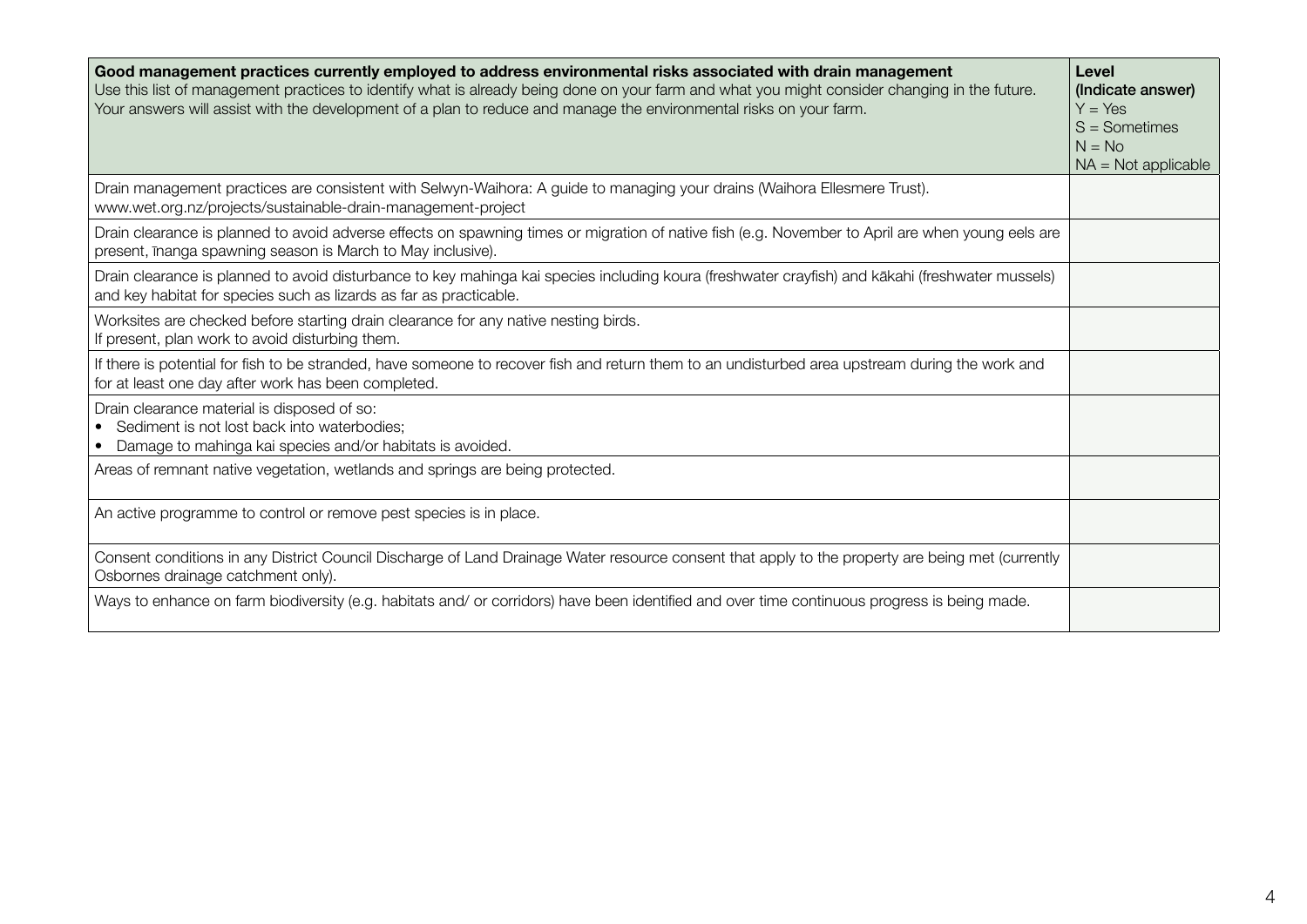| Management Objective    | To maximise the nutrient use efficiency while minimising nutrient losses to water.                                                                                                                                                                                                                                                                                                                                                                                                     |
|-------------------------|----------------------------------------------------------------------------------------------------------------------------------------------------------------------------------------------------------------------------------------------------------------------------------------------------------------------------------------------------------------------------------------------------------------------------------------------------------------------------------------|
| Targets                 | Phosphorus and sediment losses are minimised within the Phosphorus Sediment Risk Area.<br>Nutrient good management practices are achieved.<br>Discharge from drains within the Lake area of the Cultural Landscape/Values Management Area are managed.<br>Nitrogen losses, as measured by the farm's nitrogen loss calculation, are reducing to meet the limit of 15 kg of N/ha/year.<br>Refer to the good management practice table for nutrients in the nutrient management section. |
| <b>Identified Risks</b> | The key risks for sediment and nutrient losses are covered in the soils and nutrient management sections.<br>Additional risks associated with discharges from the drains on your property.                                                                                                                                                                                                                                                                                             |

| <b>Key Actions</b><br>Management changes to reduce environmental risks associated relating to drain discharges.                                                                        | When by | <b>Evidence of</b><br>completion |
|----------------------------------------------------------------------------------------------------------------------------------------------------------------------------------------|---------|----------------------------------|
| The key actions for sediment and nutrient losses are covered in the soils and nutrient management sections.<br>Key actions associated with any discharge from drains on your property. |         |                                  |
|                                                                                                                                                                                        |         |                                  |